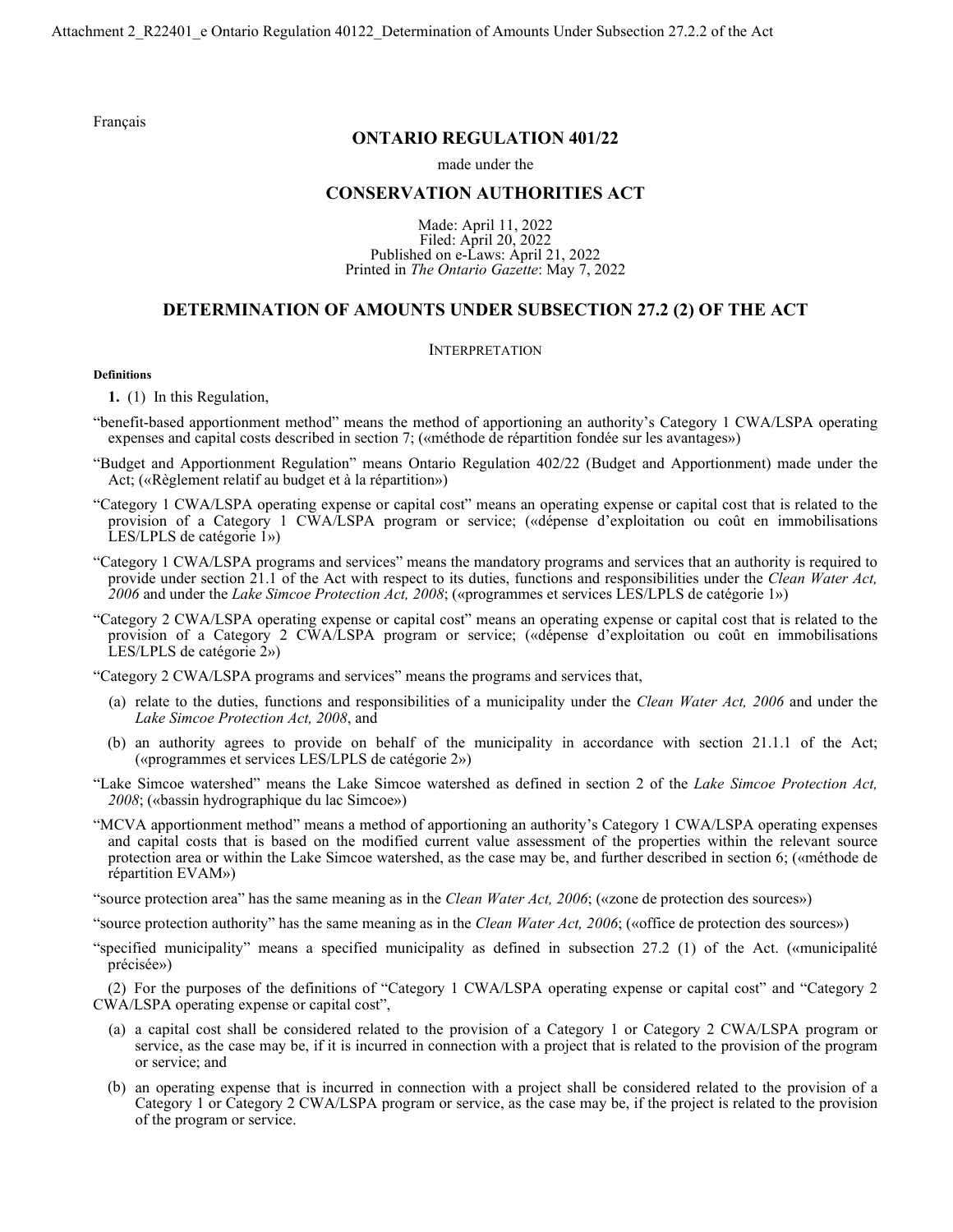### DETERMINATION OF AMOUNTS OWING

#### **When determination made**

**2.** For the purposes of subsection 27.2 (2) of the Act, as part of the budgetary process described in the Budget and Apportionment Regulation, an authority shall determine,

- (a) whether, according to the criteria set out in section 3, any of its specified municipalities owe or will owe amounts in connection with the Category 1 CWA/LSPA programs and services that the authority provides during the budget year; and
- (b) whether any of its specified municipalities owe or will owe amounts in connection with a Category 2 CWA/LSPA program or service that the authority provides on behalf of the municipality under a memorandum of understanding or other agreement made under section 21.1.1 of the Act during the budget year.

#### **Criteria for Category 1 CWA/LSPA operating expenses and capital costs**

**3.** An authority may determine that a specified municipality owes or will owe amounts under subsection 27.2 (2) of the Act in connection with a Category 1 CWA/LSPA program or service only if, in the authority's opinion, the specified municipality benefits from the Category 1 CWA/LSPA program or service.

#### **How determination made**

**4.** (1) The amounts owing under subsection 27.2 (2) of the Act by a specified municipality in connection with a Category 1 CWA/LSPA program or service shall be equal to the portion of the related Category 1 CWA/LSPA operating expenses and capital costs, that the authority apportions to the specified municipality in accordance with section 5, subject to section 8.

(2) The amounts owing under subsection 27.2 (2) of the Act by a specified municipality in connection with a Category 2 CWA/LSPA program or service shall be equal to the related Category 2 CWA/LSPA operating expenses and capital costs incurred by the authority, in their entirety, except that the operating expenses and capital costs may be reduced in accordance with section 6 of the Budget and Apportionment Regulation.

> APPORTIONMENT OF CATEGORY 1 CWA/LSPA OPERATING EXPENSES AND CAPITAL COSTS

### **Apportionment**

**5.** (1) The apportionment of Category 1 CWA/LSPA operating expenses and capital costs shall be made among the authority's participating municipalities and any specified municipalities that, in the authority's opinion, benefit from the related Category 1 CWA/LSPA program or service.

(2) Before apportioning a Category 1 CWA/LSPA operating expense or capital cost under this section, the authority shall determine whether to reduce the amount of the operating expense or capital cost in accordance with section 6 of the Budget and Apportionment Regulation.

(3) Before apportioning a Category 1 CWA/LSPA operating expense or capital cost, as reduced under subsection (2), an authority shall make the following determinations:

- 1. If the related Category 1 CWA/LSPA program or service is provided under the *Clean Water Act, 2006*,
	- i. whether it benefits all of the municipalities in the relevant source protection area, or
	- ii. whether it benefits only one or more, but not all, of the municipalities in the source protection area.
- 2. If the related Category 1 CWA/LSPA program or service is provided under the *Lake Simcoe Protection Act, 2008*,
	- i. whether it benefits all of the municipalities in the Lake Simcoe watershed, or
	- ii. whether it benefits only one or more, but not all, of the municipalities in the Lake Simcoe watershed.
- 3. If the related Category 1 CWA/LSPA program or service benefits all of the municipalities in the source protection area or in the Lake Simcoe watershed, as the case may be, whether one or more of the municipalities' benefit from the Category 1 CWA/LSPA program or service is disproportionate to the benefit obtained by the other municipalities.

(4) An authority shall use the MCVA apportionment method to apportion a Category 1 CWA/LSPA operating expense or capital cost, as reduced under subsection  $(2)$ , under this section, subject to subsection  $(5)$ .

(5) An authority shall use the benefit-based apportionment method to apportion the following Category 1 CWA/LSPA operating expenses or capital costs, as reduced under subsection (2), under this section:

- 1. A Category 1 CWA/LSPA operating expense or capital cost that is related to a Category 1 CWA/LSPA program or service that, in the authority's opinion, only benefits one or more, but not all, of the municipalities in the source protection area or Lake Simcoe watershed, as the case may be.
- 2. A Category 1 CWA/LSPA capital cost that is related to a Category 1 CWA/LSPA program or service that, in the opinion of the authority,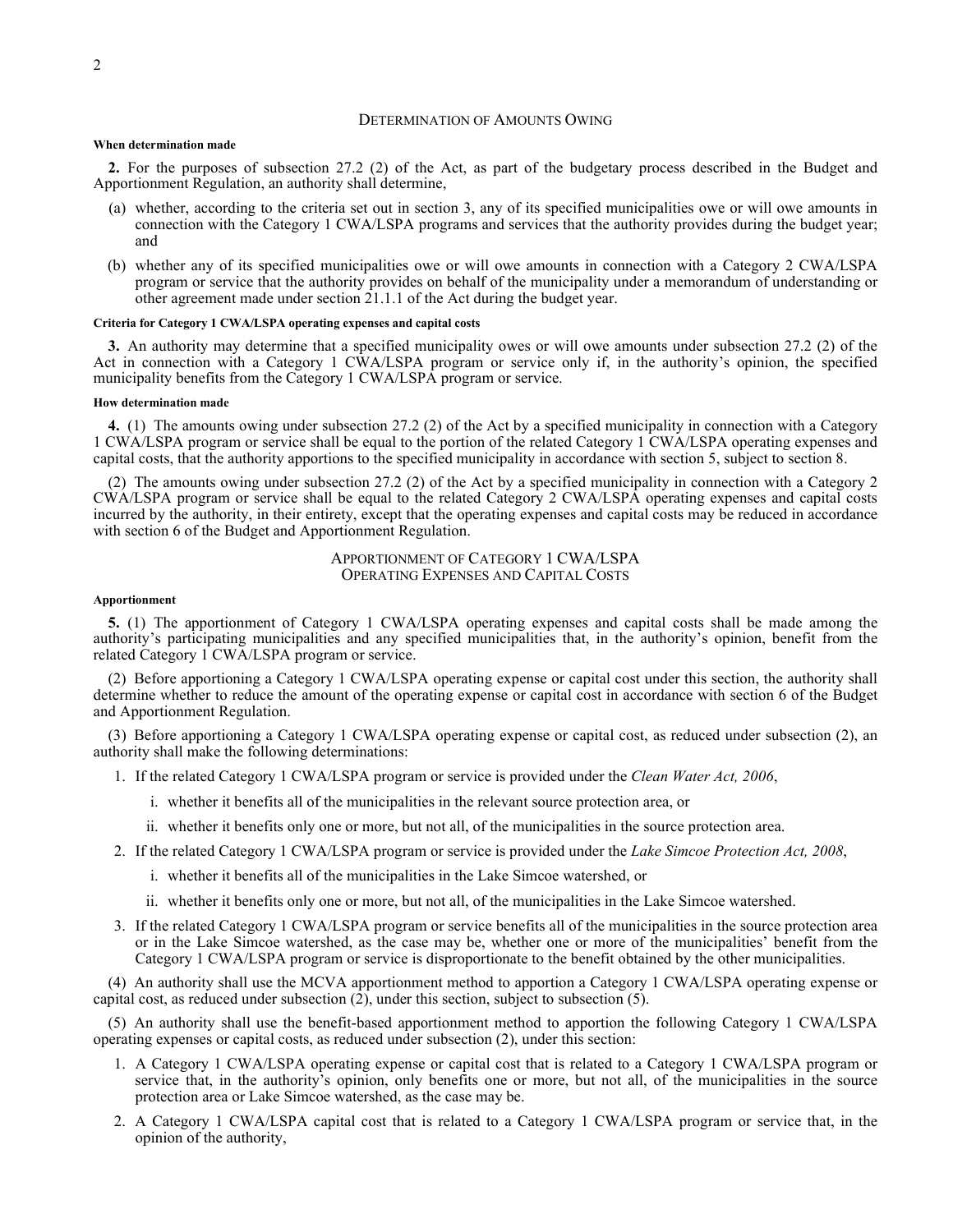- i. benefits all of the municipalities the source protection area or Lake Simcoe watershed, as the case may be, and
- ii. provides one or more of the municipalities with a benefit that is disproportionate to the benefit provided to the other municipalities.

## **MCVA apportionment method**

**6.** (1) Under the MCVA apportionment method, the portion of a Category 1 CWA/LSPA operating expense or capital cost to be apportioned to a municipality shall be based on the ratio that the municipality's modified current value assessment bears to the authority's modified current value assessment.

(2) For the purposes of subsection (1), the modified current value assessment of a municipality shall be determined as follows:

- 1. For each of the property classes set out in Column 2 of the Table to this subsection, determine the sum of the current value assessment for all the properties in the municipality that are in the property class, if any.
- 2. Multiply the current value assessment for each property class obtained under paragraph 1 by the factor set out in Column 3 of the Table to this subsection opposite the property class.
- 3. Determine the sum of the amounts obtained under paragraph 2.
- 4. Multiply the sum obtained under paragraph 3 by a percentage based on one of the following ratios:
	- i. if apportioning an operating expense or capital cost that is related to a program or service provided under the *Clean Water Act, 2006*, the ratio of the amount of the municipality's land that is in the source protection area for which the authority is the source protection authority under that Act to the total amount of land in the municipality, or
	- ii. if apportioning an operating expense or capital cost that is related to a program or service provided under the *Lake Simcoe Protection Act, 2008*, the ratio of the amount of the municipality's land that is in the Lake Simcoe watershed to the total amount of land in the municipality.

## TABLE

# PROPERTY CLASSES AND FACTORS

| Column 1         | Column <sub>2</sub>          | Column 3 |
|------------------|------------------------------|----------|
| Item             | Property Class               | Factor   |
| 1.               | Residential/Farm             |          |
| $\overline{2}$ . | Multi-residential            | 2.1      |
| 3.               | Commercial                   | 2.1      |
| 4.               | Industrial                   | 2.1      |
| 5.               | Farmlands                    | 0.25     |
| 6.               | Pipe lines                   | 1.7      |
| 7.               | <b>Managed Forests</b>       | 0.25     |
| 8.               | New multi-residential        | 2.1      |
| $\cdot$ 9.       | Office Building              | 2.1      |
| 10.              | Shopping Centre              | 2.1      |
| 11.              | Parking lots and Vacant land | 2.1      |
| 12.              | Large industrial             | 2.1      |

(3) Despite subsection (2), if a municipality is a regional municipality, the modified current value assessment for the regional municipality shall be equal to the sum of the modified current value assessment for all of the local municipalities in the regional municipality, as determined under subsection (2).

(4) For the purposes of subsection (1), an authority's modified current value assessment shall be equal to the sum of the modified current value assessments for,

- (a) if apportioning an operating expense or a capital cost that is related to a program or service provided under the *Clean Water Act, 2006*, every municipality in the source protection area for which the authority is a source protection authority under that Act; and
- (b) if apportioning an operating expense or a capital cost that is related to a program or service provided under the *Lake Simcoe Protection Act, 2008*, every municipality in the Lake Simcoe watershed.

### **Benefit-based apportionment method**

**7.** Under the benefit-based apportionment method, the authority shall,

(a) evaluate the benefit that each participating and specified municipality obtains from the Category 1 CWA/LSPA program or service to which the Category 1 CWA/LSPA operating expense or capital cost is related; and